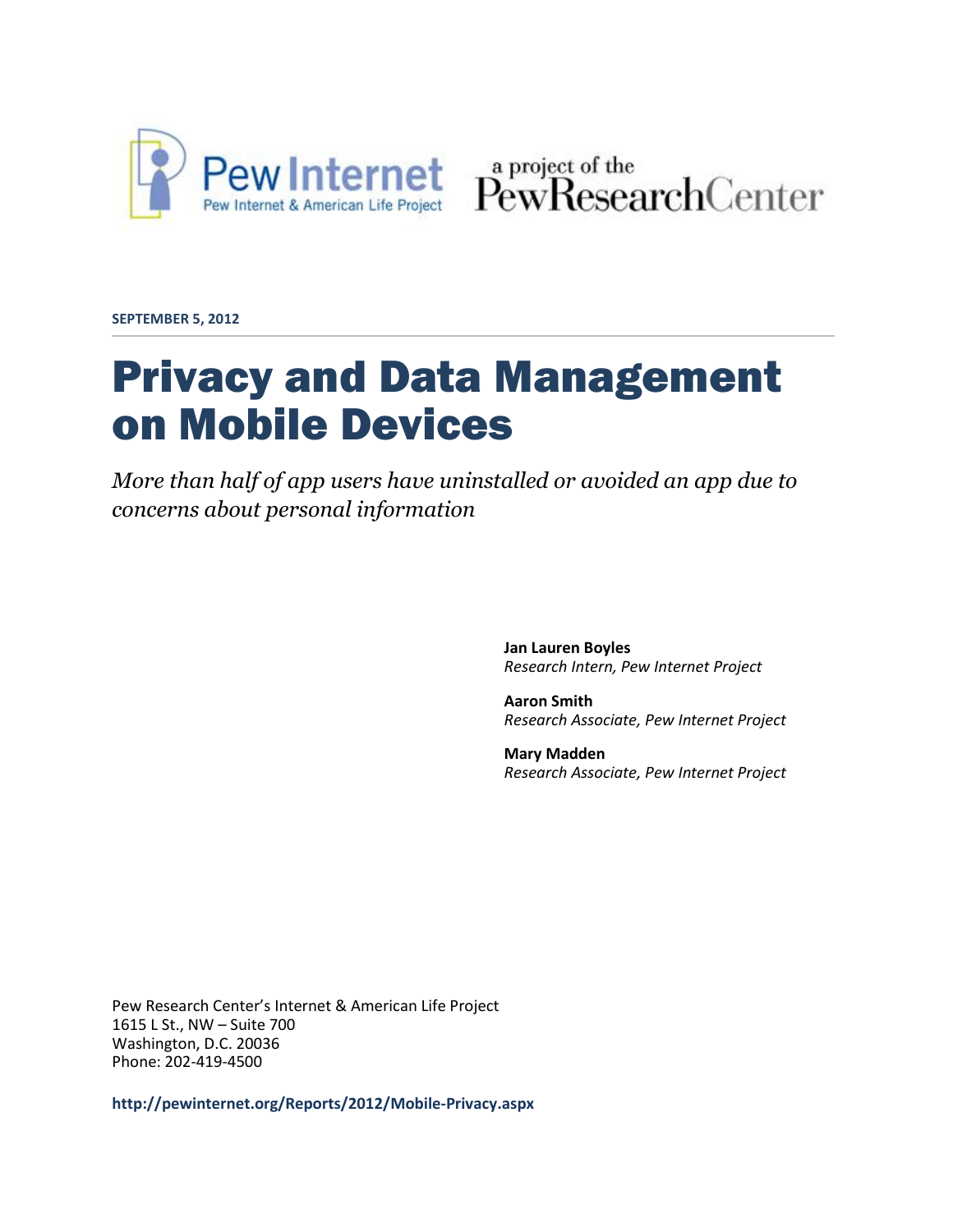# Key Findings

#### More than half of app users have uninstalled or decided to not install an app due to concerns about personal information

Many cell phone users take steps to manage, control, or protect the personal data on their mobile devices. In a new study by the Pew Internet Project of how cell phone users manage their mobile data, we asked about five specific behaviors in which cell phone owners might engage. Two of these activities were asked of the 43% of cell owners who download cell phone applications. Among this group, representing 38% of the adult population, we found that:

- 54% of app users have decided to not install a cell phone app when they discovered how much personal information they would need to share in order to use it
- 30% of app users have uninstalled an app that was already on their cell phone because they learned it was collecting personal information that they didn't wish to share

Taken together, 57% of all app users have either uninstalled an app over concerns about having to share their personal information, or declined to install an app in the first place for similar reasons.

Outside of some modest demographic differences, app users of all stripes are equally engaged in these aspects of personal information management. Owners of both Android and iPhone devices are also equally likely to delete (or avoid entirely) cell phone apps due to concerns over their personal information.

#### Cell phone owners take a number of steps to protect access to their personal information and mobile data

In addition to these measures of app-specific behaviors, we also asked about three general activities related to personal data management on cell phones. These questions were asked of the 88% of the adult population that owns a cell phone of any kind. Among this group, we found that:

- 41% of cell owners back up the photos, contacts, and other files on their phone so they have a copy in case their phone is ever broken or lost
- 32% of cell owners have cleared the browsing history or search history on their phone
- 19% of cell owners have turned off the location tracking feature on their cell phone because they were concerned that other individuals or companies could access that information

#### Nearly one third of cell owners have experienced a lost or stolen phone, and 12% have had another person access the contents of their phone in a way that made them feel their privacy was invaded

Even as cell owners take steps to maintain control over their personal data in the context of mobile phones, the physical devices themselves can occasionally fall into the wrong hands. Some 31% of cell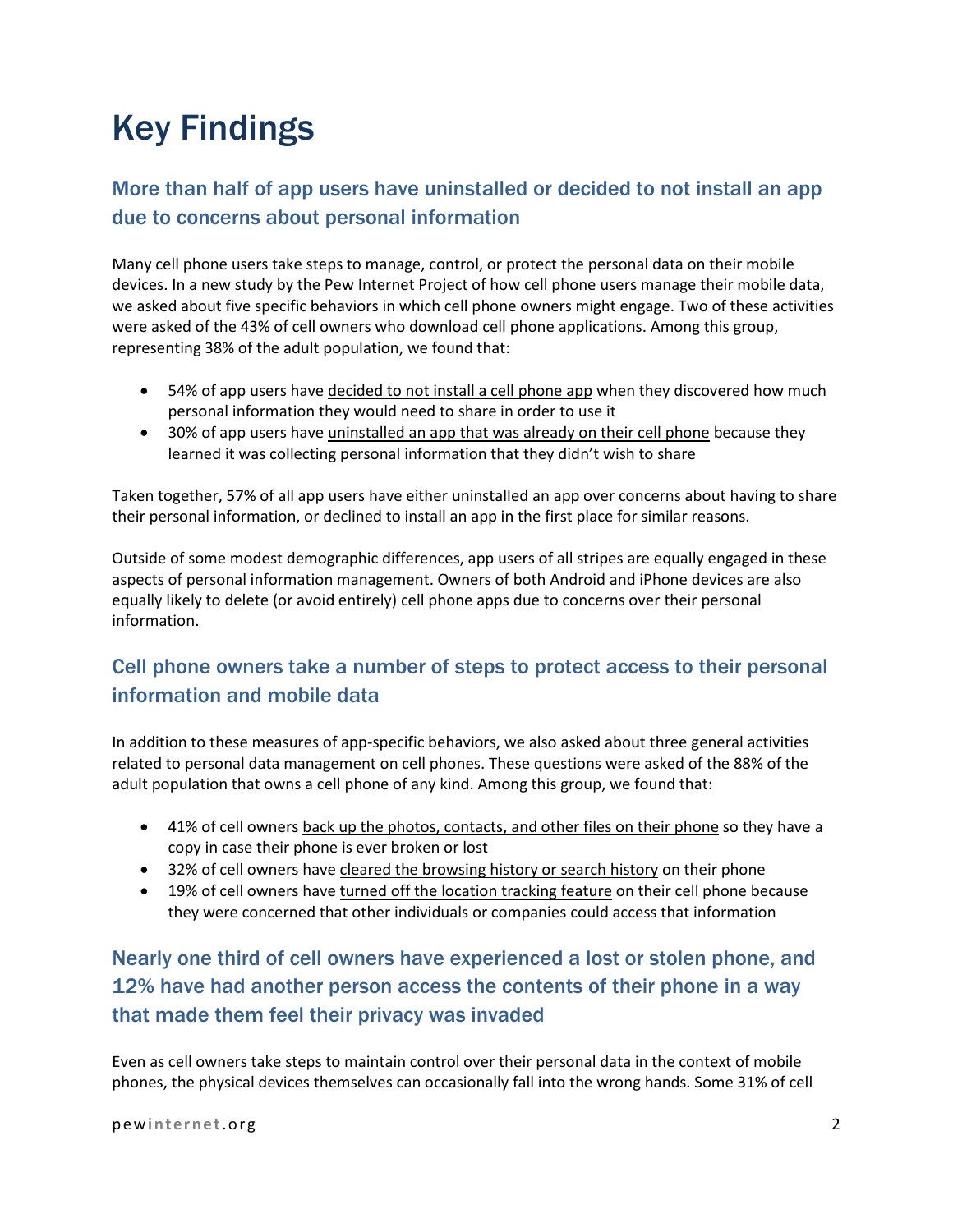owners have lost their cell phone or had it stolen, while 12% of cell owners say that another person has accessed their phone's contents in a way that made them feel that their privacy had been invaded. Despite the fact that backing up one's phone is typically conducted as a safeguard in the event that the phone is lost or stolen, cell owners who have *actually experienced* a lost or stolen phone are no more likely than average to back up the contents of their phone.

The youngest cell phone users (those ages 18-24) are especially likely to find themselves in each of these situations. Some 45% of cell owners in this age group say that their phone has been lost or stolen, and 24% say that someone else has accessed their phone in a way that compromised their privacy.

#### Smartphone owners are generally more active in managing their mobile data, but also experience greater exposure to privacy intrusions

Smartphone owners are especially vigilant when it comes to mobile data management. Six in ten smartphone owners say they back up the contents of their phone; half have cleared their phone's search or browsing history; and one third say they have turned off their phone's location tracking feature.

Yet despite these steps, smartphone owners are also twice as likely as other cell owners to have experienced someone accessing their phone in a way that made them feel like their privacy had been invaded. Owners of smartphones and more basic phones are equally likely to say their phone has been lost or stolen.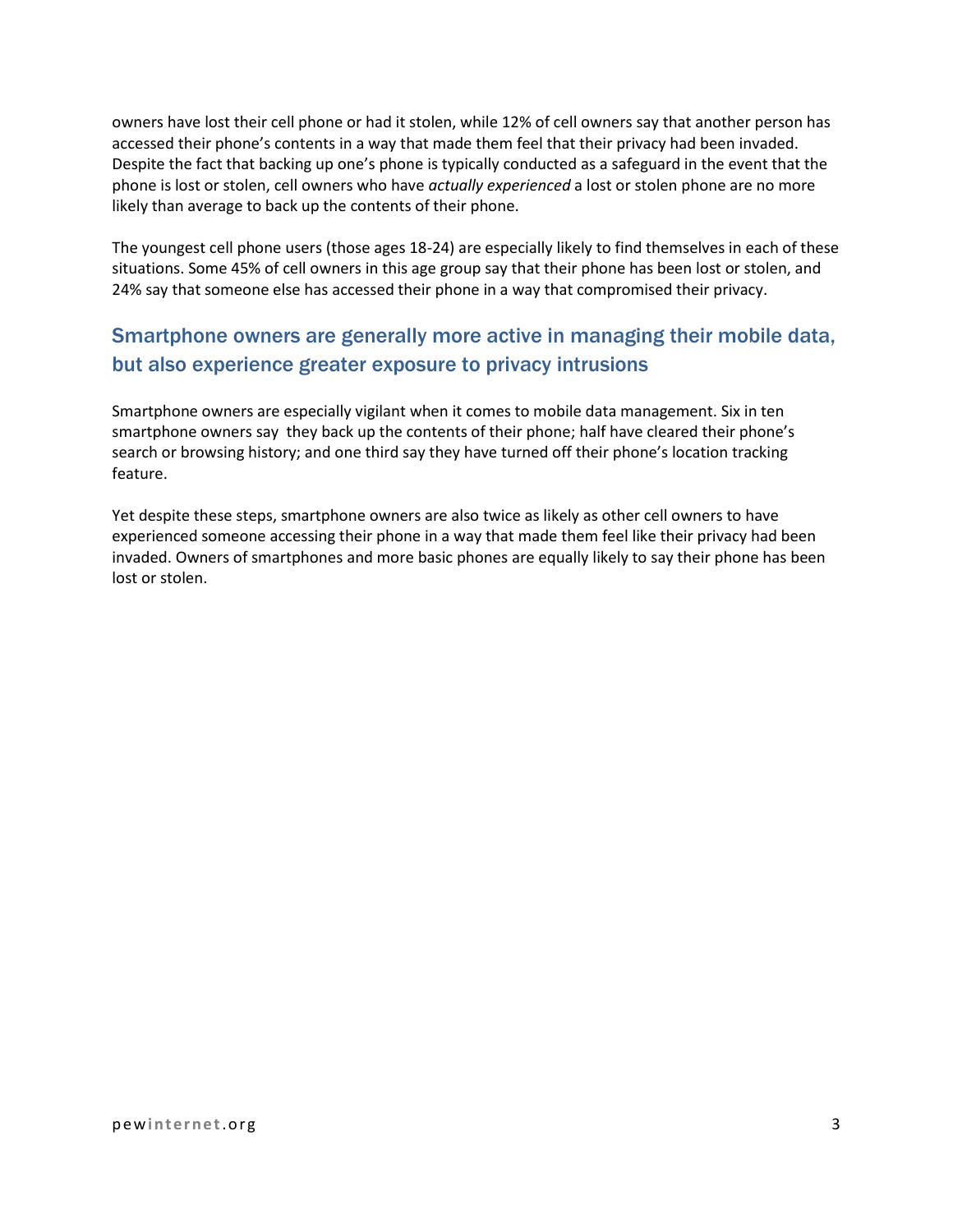#### **Smartphone owners vs. other cell owners on mobile data management and security**

*% within each group who do/have done or experienced the following*



**Source:** Pew Research Center's Internet & American Life Project, March 15-April 3, 2012 Tracking survey. N=2,254 adults ages 18 and older, including 903 interviews conducted on respondent's cell phone. Margin of error is +/-2.6 percentage points based on cell phone owners (n=1,954).

#### About this survey

The results reported here come from a nationwide survey of 2,254 adults (age 18 and older) between March 15-April 3, 2012, including interviews on landline and cell phones and conducted in English and Spanish. The overall sample has a margin of error of plus or minus 2.4 percentage points. Some 1,954 cell users were interviewed in this sample and many of the results published here involve that subset of users. The margin of error for data involving cell users is plus or minus 2.6 percentage points.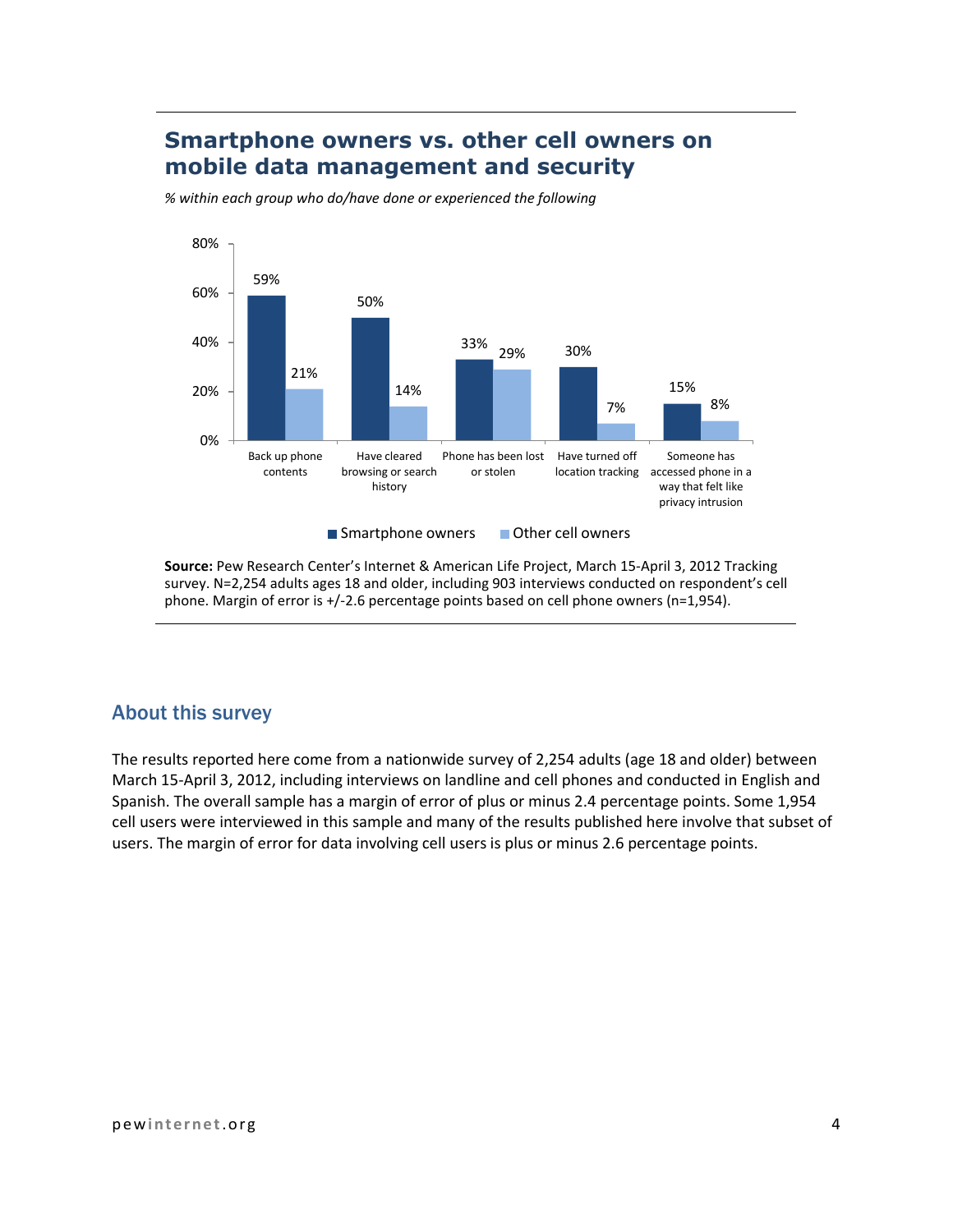## **Overview**

Mobile technology has accelerated the pace at which people access, acquire and generate data. Users' cell phones are now rich repositories of memories and content that chronicle their lives. A staggering archive of personally identifiable information exists about cell users —a reality that is both the consequence of and driving force of the networked age. As nearly one-fifth of cell owners (17%) use their cell phone for most of their online browsing, privacy and data management on mobile devices is increasingly emerging as a contested arena for policymakers, industry leaders and the public.<sup>1</sup>

The debate's focus often centers upon the app market. Consumers are amassing apps on their cell phones in record numbers. At the same time, some app developers are quietly amassing sensitive and personal data from their users.<sup>2</sup>

Regulatory efforts have attempted to preserve user privacy in the app marketplace. Earlier this year, a Federal Trade Commission report spotlighted a lack of transparency within app privacy policies, citing that the majority of mobile programs directed toward children lacked thorough explanations of data collection procedures.<sup>3</sup> Responding to pressure from California's Attorney General, the largest app distributors — Apple, Google, Microsoft, Amazon, Hewlett-Packard and Research In Motion consented in the first quarter of 2012 to provide better articulation of app privacy policies.<sup>4</sup> And in February 2012, the White House released its "Privacy Bill of Rights," a document that outlined best practices for generalized data management -suggestions relevant to the mobile realm.<sup>5</sup>

This report represents the Pew Internet & American Life Project's first effort to see how cell phone users manage their personal mobile information. Our questions explored some steps they take to control who has access to that information (be that other individuals or third parties such as app makers), their efforts to protect their personal data and information from loss, as well as their experiences with cell phones that are lost or otherwise compromised by third parties.

 $^3$  Federal Trade Commission. "Mobile Apps for Kids: Current Privacy Disclosures are Disappointing," [http://www.ftc.gov/os/2012/02/120216mobile\\_apps\\_kids.pdf](http://www.ftc.gov/os/2012/02/120216mobile_apps_kids.pdf), 16 February 2012

 $\overline{\phantom{a}}$ 

<sup>&</sup>lt;sup>1</sup> See "Cell Internet Use 2012" available at <http://www.pewinternet.org/Reports/2012/Cell-Internet-Use-2012.aspx>

<sup>2</sup> Sengupta, S. "Mobile App Developers Scoop Up Vast Amounts of Data, Reports Say," *The New York Times*, <http://bits.blogs.nytimes.com/2012/07/12/mobile-app-developers-scoop-up-vast-amounts-of-data-reports-say/>, 12 July 2012

<sup>4</sup> Guynn, J. "Facebook to require privacy policies for all apps in App Center," *The Los Angeles Times*, <http://articles.latimes.com/2012/jun/22/business/la-fi-facebook-ag-20120622>, 22 June 2012. & Fowler, G. "Tech Giants Agree to Deal on Privacy Policies for Apps," *The Wall Street Journal*[, http://online.wsj.com/article/SB10001424052970203918304577239650306276074.html](http://online.wsj.com/article/SB10001424052970203918304577239650306276074.html), 23 February 2012

<sup>&</sup>lt;sup>5</sup> The White House. "Consumer Data Privacy in a Networked World: A Framework for Protecting Privacy and Promoting Innovation in the Global Digital Economy." <http://www.whitehouse.gov/sites/default/files/privacy-final.pdf>, February 2012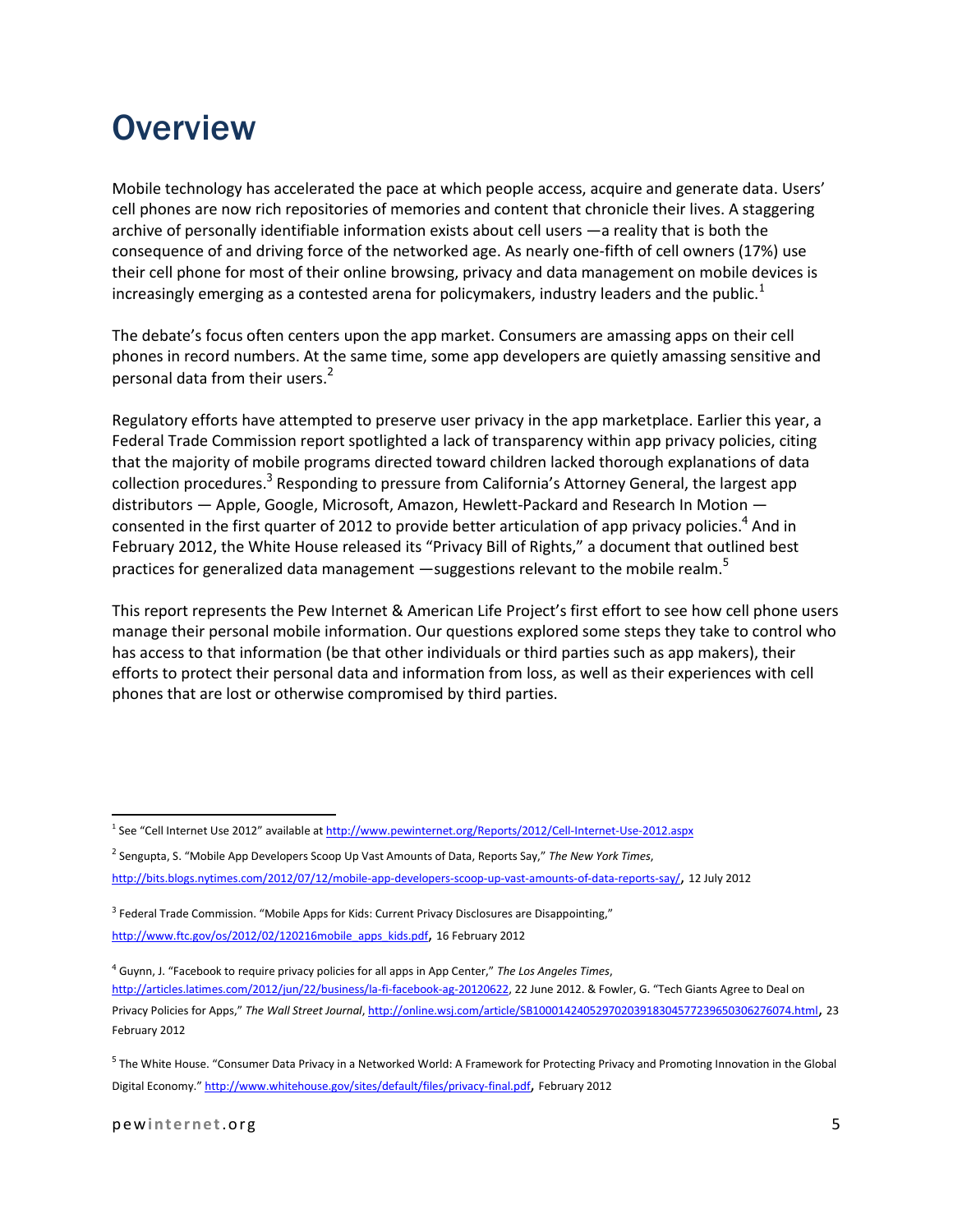## Main findings

#### Apps and privacy: More than half of app users have uninstalled or decided to not install an app due to concerns about their personal information

In this survey, we found that 88% of American adults use cell phones. Some 43% of these cell owners now download apps to their phones, which is a notable increase from the 31% of cell owners who said they downloaded apps in 2011. As mobile applications grow in popularity, a substantial share of consumers is taking into consideration the way apps deal with users' personal information:

- 54% of app users have *decided to not install a cell phone app* once they discovered how much personal information they would need to share in order to use it
- 30% of app users have *uninstalled an app that was already on their cell phone* because they learned it was collecting personal information that they didn't wish to share

Taken together, 57% of all app users have either uninstalled an app over concerns about having to share their personal information, or declined to install an app in the first place for similar reasons.

Interestingly, there are relatively few differences—demographic or otherwise—between app users when it comes to avoiding or uninstalling apps due to concerns about data collection or sharing. Certainly, some groups are more likely than others to use apps in the first place (these differences are illustrated in the table below), but significant differences among those who actually use apps are largely confined to the following:

- Male app users are more likely than female app users to say they have uninstalled an app because it was sharing too much of their personal information. Men and women are equally likely to avoid apps entirely based on personal privacy concerns.
- Apps users with at least some college experience are somewhat more likely than those with a high school education to choose not to install an app over privacy concerns. There are no educational differences when it comes to deleting existing apps for this reason.

Outside of these rather modest differences, the story of cell owners' concerns about apps and their personal information is one of consistency across groups. Younger cell owners are much more likely than their elders to use apps—yet app users of all ages are equally likely to remove (or to avoid downloading) an app based on privacy concerns.

In addition, iPhone and Android owners take nearly identical steps when it comes to sharing personal information in the context of apps. Among app users, 54% of iPhone owners and 56% of Android owners have avoided an app due to concerns about access to their personal information, while 28% of iPhone owners and 32% of Android owners have uninstalled an app for that reason. In each case, these modest differences are not statistically significant.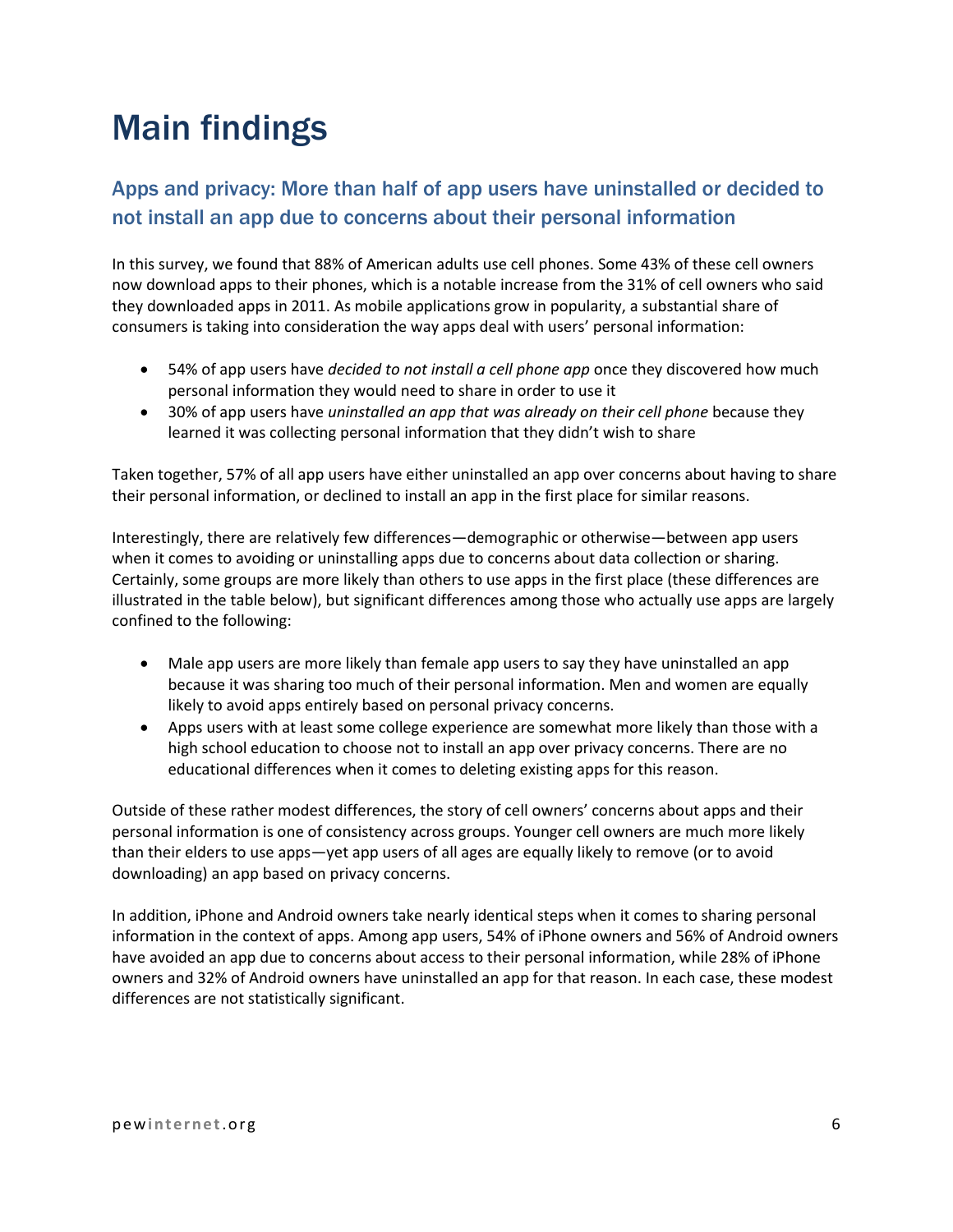### **Actions and concerns about apps and personal information**

*% within each group who have uninstalled or decided not to install a cell phone app based on concerns about sharing or collecting of personal information*

|                            | % who use<br>apps<br>(based on<br>all cell<br>owners) | % who have decided<br>to not install an app<br>due to personal info<br>concerns (based on<br>app users) | % who have uninstalled<br>an app due to personal<br>info concerns<br>(based on app users) |
|----------------------------|-------------------------------------------------------|---------------------------------------------------------------------------------------------------------|-------------------------------------------------------------------------------------------|
| <b>Total</b>               | 43%                                                   | 54%                                                                                                     | 30%                                                                                       |
| Gender                     |                                                       |                                                                                                         |                                                                                           |
| Men $(a)$                  | 45                                                    | 52                                                                                                      | 35(b)                                                                                     |
| Women (b)                  | 41                                                    | 56                                                                                                      | 24                                                                                        |
| Age                        |                                                       |                                                                                                         |                                                                                           |
| $18-29$ (a)                | $65$ (bc)                                             | 49                                                                                                      | 29                                                                                        |
| $30-49$ (b)                | 53 $(c)$                                              | 55                                                                                                      | 31                                                                                        |
| $50+$ (c)                  | 20                                                    | 57                                                                                                      | 27                                                                                        |
| Race/Ethnicity*            |                                                       |                                                                                                         |                                                                                           |
| White, non-Hispanic<br>(a) | 40                                                    | 57                                                                                                      | 30                                                                                        |
| Black, non-Hispanic<br>(b) | 50(a)                                                 | 48                                                                                                      | 23                                                                                        |
| <b>Household Income</b>    |                                                       |                                                                                                         |                                                                                           |
| Less than $$30,000$ (a)    | 32                                                    | 50                                                                                                      | 38(d)                                                                                     |
| \$30,000-\$49,999 (b)      | 41(a)                                                 | 46                                                                                                      | 29                                                                                        |
| \$50,000-\$74,999 (c)      | 50(a)                                                 | 59                                                                                                      | 30                                                                                        |
| $$75,000+$ (d)             | $57$ (ab)                                             | 57                                                                                                      | 26                                                                                        |
| <b>Education level</b>     |                                                       |                                                                                                         |                                                                                           |
| HS grad or less (a)        | 36                                                    | 45                                                                                                      | 25                                                                                        |
| Some college (b)           | 44(a)                                                 | 57(a)                                                                                                   | 32                                                                                        |
| College graduate (c)       | 52(ab)                                                | 60(a)                                                                                                   | 33                                                                                        |

**Source:** Pew Research Center's Internet & American Life Project, March 15-April 3, 2012 Tracking survey. N=2,254 adults ages 18 and older, including 903 interviews conducted on respondent's cell phone; n=714 for apps users.

**Note:** Columns marked with (a) or another letter indicate a statistically significant difference between rows. Statistical significance is determined within each column and section. \*Figures for Hispanics are not reported here due to low sample size of app users in this group (n=80).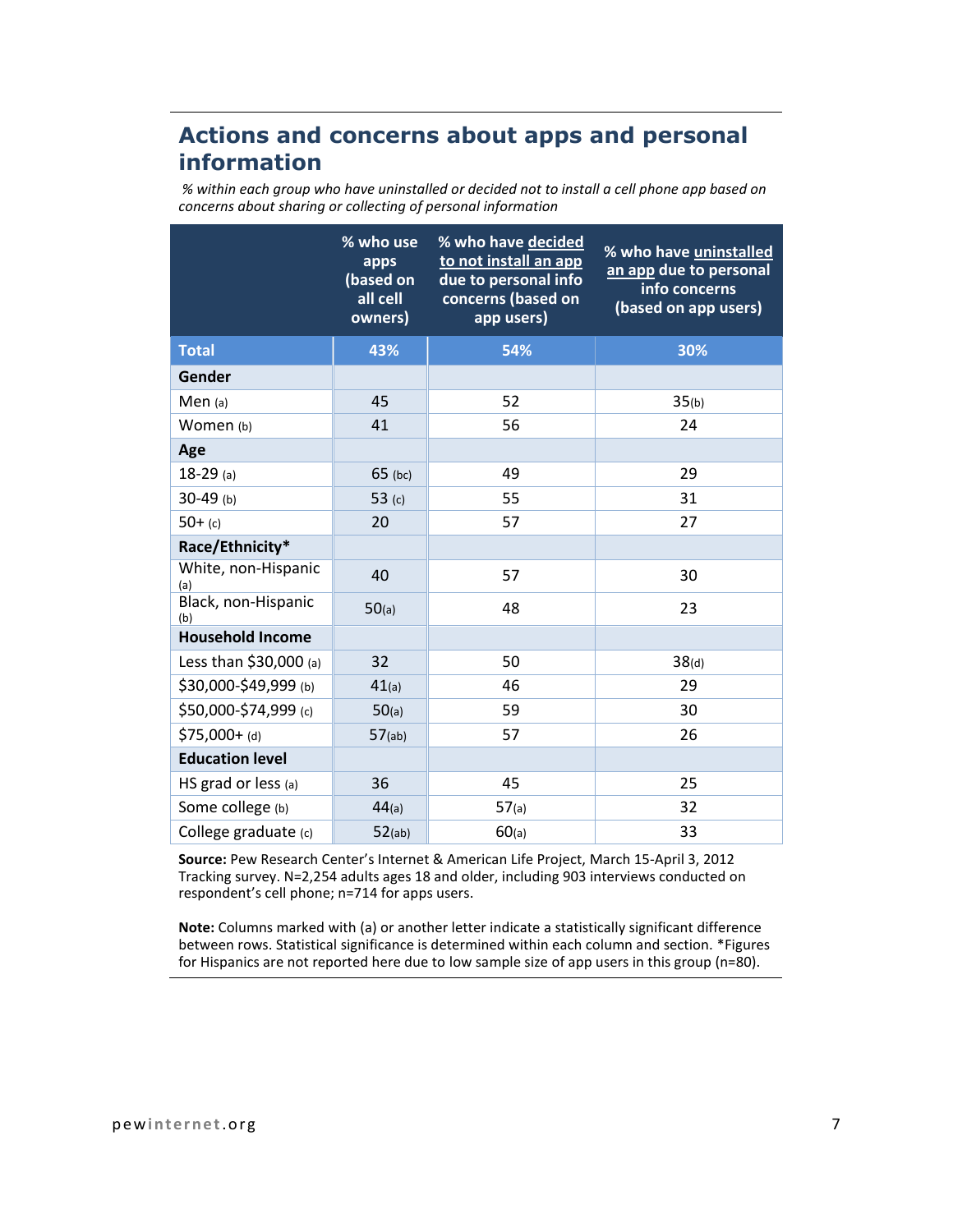### One in five cell owners have turned off the location tracking feature on their phone, and one in three have cleared their cell phone browsing or search history

Although they pose unique challenges to consumers from the standpoint of protecting one's personal information, apps represent just one component of the mobile privacy environment. Mobile devices store a wide array of personal (and potentially sensitive) data, from detailed search and browsing histories to up-to-the-minute information about one's location or movements.

In an effort to measure consumers' responses to these broader privacy concerns, we asked cell owners about their experiences with two specific behaviors—clearing one's search or browsing history, and disabling the general location tracking feature on one's phone. We found that:

- 32% of all cell owners have cleared the browsing history or search history on their phone
- 19% of all cell owners have turned off the location tracking feature on their cell phone because they were concerned that other individuals or companies could access that information

Smartphone owners are especially active when it comes to these behaviors. Some 50% of smartphone owners have cleared their phone's browsing or search history, while 30% have turned off the location tracking feature on their phone due to concerns over who might access that information.

Age is also correlated with this aspect of mobile privacy management. Some 44% of cell owners ages 18- 24 have cleared the search or browsing history on their phone, as have a statistically similar 36% of cell owners ages 45-54. This behavior drops off dramatically among older cell owners, as 17% of those between the ages of 55 and 64 (and 11% of those ages 65 and older) have done this. Concerns about location tracking are highest among cell owners in their mid-20s to mid-30s, as some 32% of cell owners between the ages of 25 and 34 have turned off location tracking over concerns about their personal information (by contrast, just 4% of cell owners ages 65 and older have done so).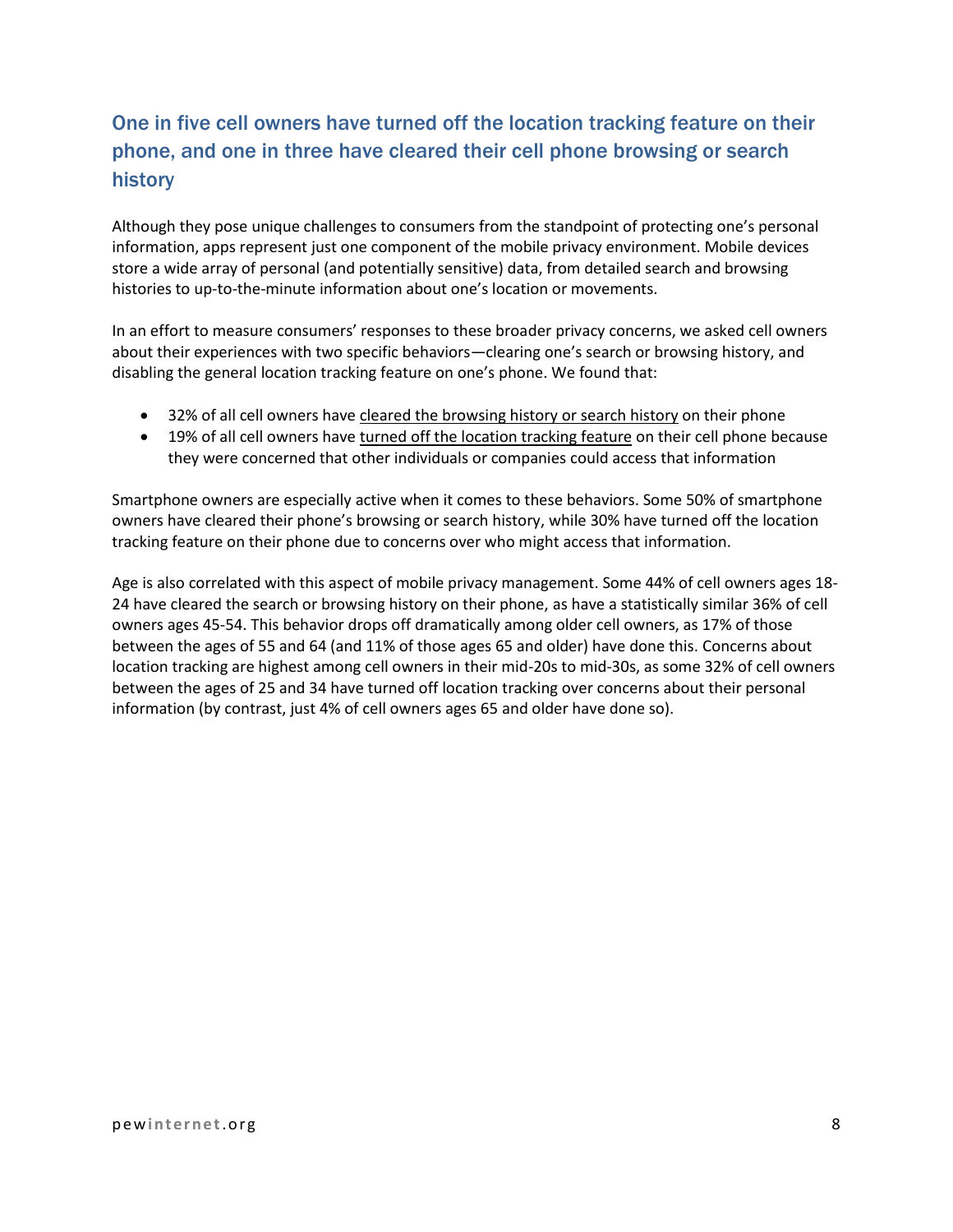### **Clearing cell phone search/browsing history and turning off location tracking, by age group**

*% of cell owners in each age group who have done the following on their phones*



**Source:** Pew Research Center's Internet & American Life Project, March 15-April 3, 2012 Tracking survey. N=2,254 adults ages 18 and older, including 903 interviews conducted on respondent's cell phone. Margin of error is +/-2.6 percentage points based on cell phone owners (n=1,954).

In addition to age and smartphone ownership, cell phone privacy behaviors vary by gender and parental status. Specifically, male cell owners are more likely than women to clear the search and browsing history on their phones (37% of men do this, compared with 28% of women), and parents are more likely than non-parents to clear their search or browsing history (39% vs. 29%) as well as to turn off the location tracking feature on their phones (25% vs. 16%).

In each of these instances (age, parental status, and gender) these behavioral differences persist even when we control for differences in smartphone ownership between these groups. By contrast, for other demographic groups, differences are largely the result of varying levels of smartphone ownership. For instance, college-educated cell owners are more likely to clear their browsing histories and turn off location tracking than those with a high school education, but these differences disappear once we account for higher levels of smartphone ownership among college graduates.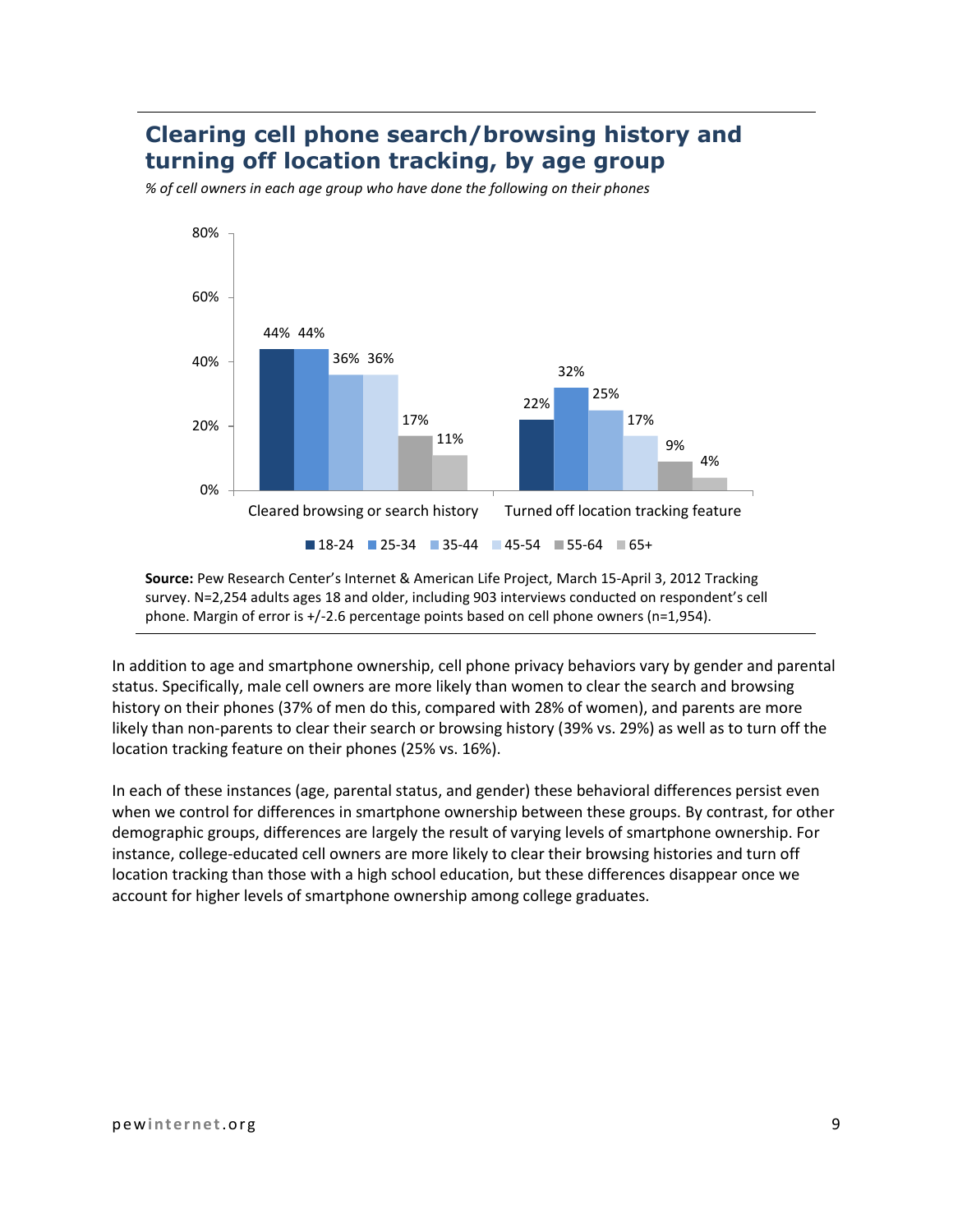### Nearly one third of cell owners have experienced a lost or stolen phone, while one in ten have had someone access their phone in a way that they felt invaded their privacy

Even as cell owners take steps to limit the mobile data that can be accessed by apps makers, advertisers, and mobile operators, cell phones can still physically fall into the wrong hands. Indeed, some 31% of cell owners have had their cell phone lost or stolen, and 12% have experienced a situation in which another person has accessed the contents of their phone in a way that made them feel that their privacy had been invaded.

Interestingly, smartphones are no more likely to be lost or stolen than more basic devices (some 33% of smartphone owners have experienced this, compared with 29% of other cell owners) although these advanced mobile devices do have the potential to offer a more target-rich environment for privacy invasion. Some 15% of smartphone owners say that someone has accessed their phone in a way that made them feel their privacy was invaded, nearly double the 8% of basic phone owners who say this has ever happened to them.

Both of these aspects of mobile privacy also exhibit significant variation based on age. The youngest cell owners (those ages 18-24) are especially likely to have experienced a lost or stolen phone—nearly half (45%) have had this happen to them at some point—although this behavior is relatively common across a range of age cohorts, as one in five cell owners age 65 and up (20%) have experienced the loss or theft of a mobile device. On the other hand, younger users are much more likely to say that personal data on their phone has been accessed by another person in an inappropriate way. Fully one-quarter of cell owners ages 18-24, and 18% of those ages 25-34, say that someone has accessed their phone in a way that made them feel that their privacy had been invaded. By contrast, just 2% of cell owners ages 65 and older have encountered this situation.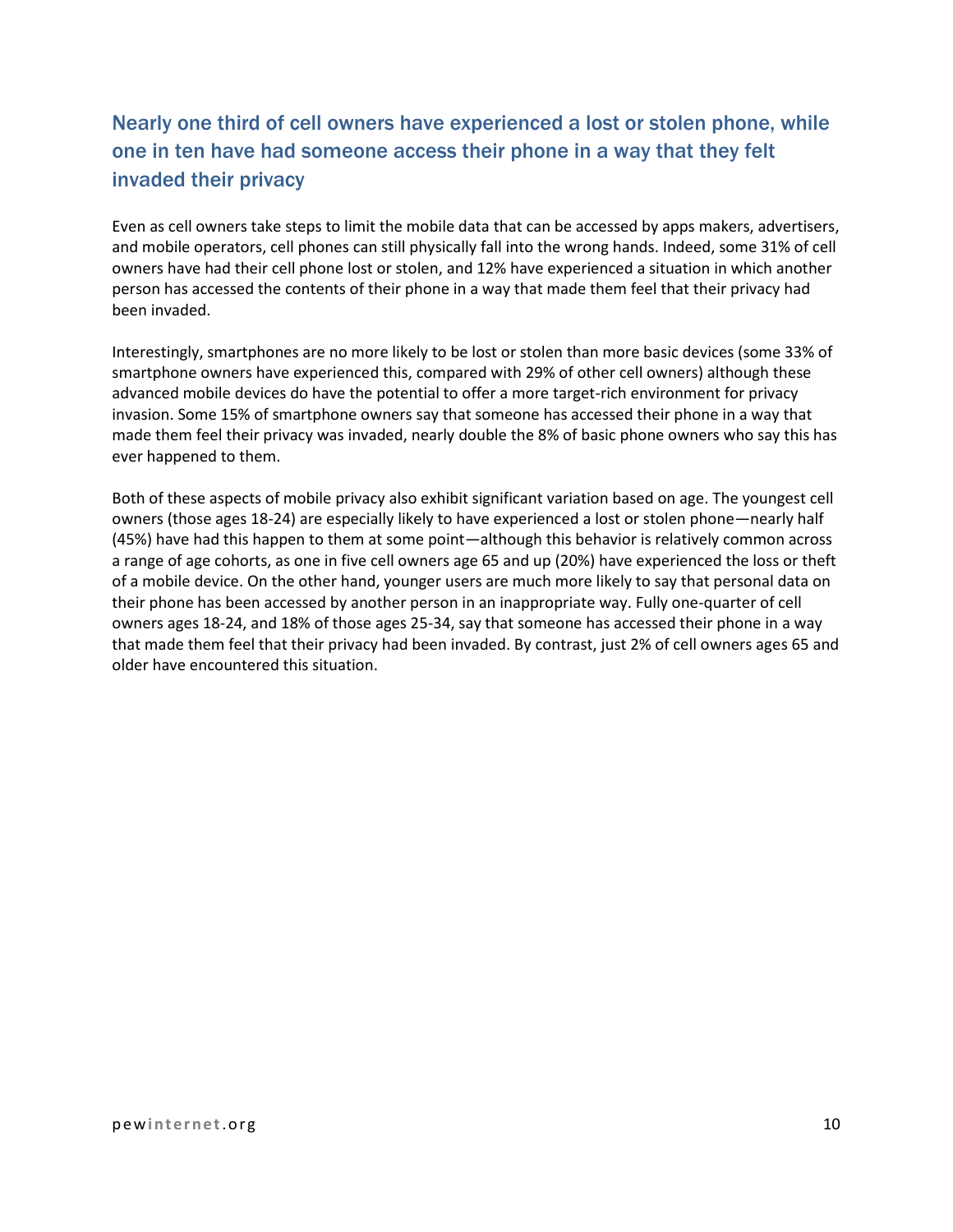#### **Physical cell phone privacy experiences by age group**

*% of cell owners in each age group who have experienced the following*



**Source:** Pew Research Center's Internet & American Life Project, March 15-April 3, 2012 Tracking survey. N=2,254 adults ages 18 and older, including 903 interviews conducted on respondent's cell phone. Margin of error is +/-2.6 percentage points based on cell phone owners (n=1,954).

Outside of age, most cell owners are equally likely to experience a lost or stolen phone—although there are some differences around race/ethnicity and community type. Some 44% of African American cell owners say that their phone has been lost or stolen (compared with 28% of whites), while 36% of urbandwelling cell owners have experienced this (compared with 29% of suburban and 26% of rural residents). When it comes to whether someone has had their phone accessed in a way that made them feel their privacy was violated, age and smartphone ownership are the primary sources of variation: other demographic differences on this issue are relatively modest.

In terms of phone type, Blackberry owners are more likely than other smartphone owners to say that their phone has been lost or stolen—some 45% of Blackberry users say this has happened to them, compared with 30% of iPhone owners and 36% of Android owners. But just 4% of Blackberry users say that someone else has accessed their phone in a way that invaded their privacy, a figure that is substantially lower than the 16% of iPhone owners and 17% of Android owners who have experienced this.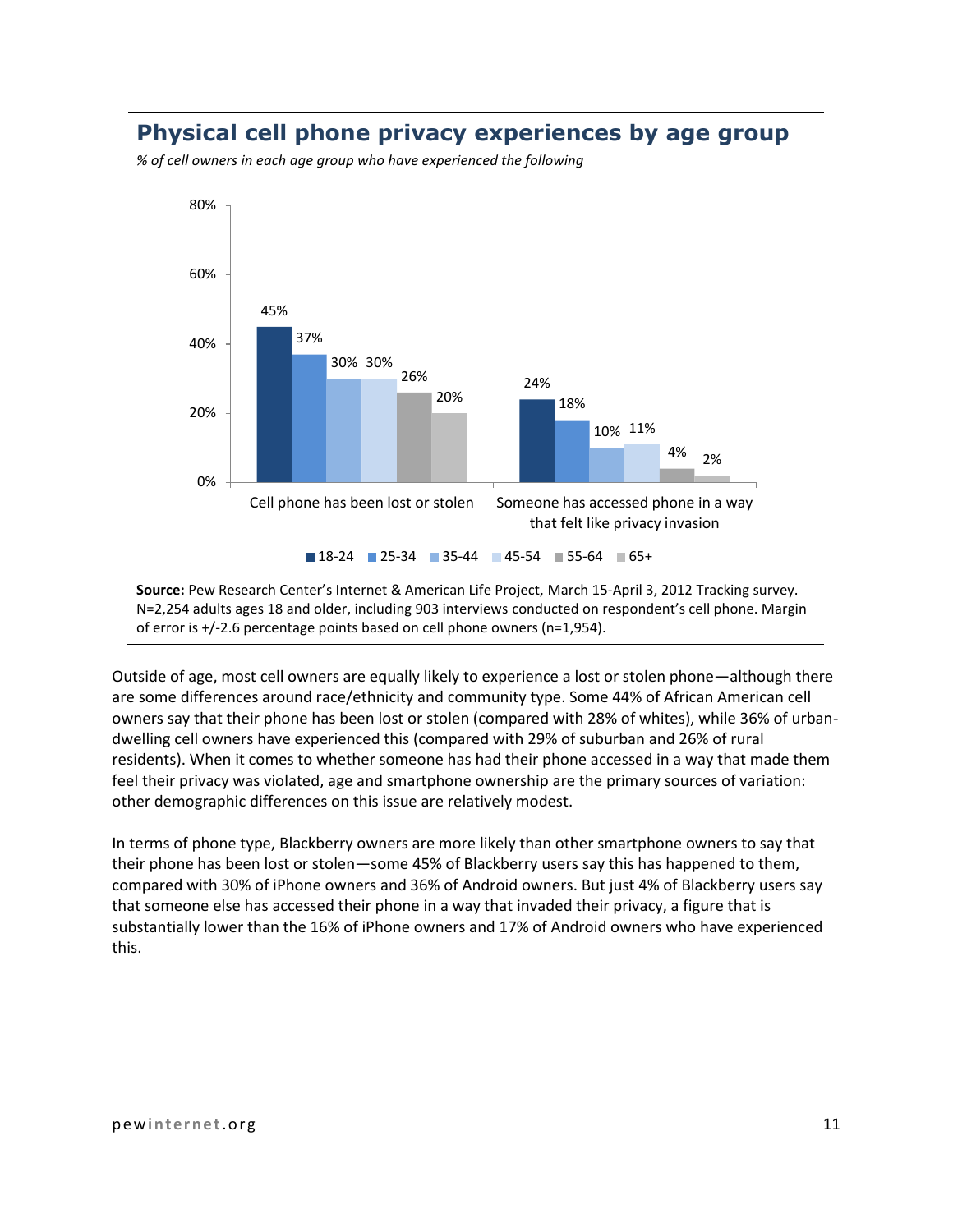### **Physical cell phone privacy experiences by demographic**

*Based on cell owners within each group*

|                                    | <b>Cell phone lost</b><br>or stolen | Cell phone accessed in a<br>way that felt like your<br>privacy was invaded |
|------------------------------------|-------------------------------------|----------------------------------------------------------------------------|
| <b>All cell owners</b>             | 31%                                 | 12%                                                                        |
| Gender                             |                                     |                                                                            |
| Men (n=895)                        | 32                                  | 13                                                                         |
| Women (n=1059)                     | 31                                  | 10                                                                         |
| Race/Ethnicity                     |                                     |                                                                            |
| White, Non-Hispanic (n=1404) (a)   | 28                                  | 10                                                                         |
| Black, Non-Hispanic (n=234) (b)    | 44(a)                               | 16(a)                                                                      |
| Hispanic ( $n=180$ ) (c)           | 34                                  | 11                                                                         |
| <b>Household Income</b>            |                                     |                                                                            |
| Less than \$30,000/yr (n=447) (a)  | 31                                  | 14(c)                                                                      |
| $$30,000-\$49,999$ (n=316) (b)     | 32                                  | 12(c)                                                                      |
| \$50,000-\$74,999 (n=272) (c)      | 31                                  | 5                                                                          |
| $$75,000+ (n=538)$ (d)             | 31                                  | 12(c)                                                                      |
| <b>Education Level</b>             |                                     |                                                                            |
| No high school diploma (n=156) (a) | 39(d)                               | 15                                                                         |
| High school grad $(n=542)$ (b)     | 30                                  | 10                                                                         |
| Some College (n=490) (c)           | 34                                  | 16(bd)                                                                     |
| College + $(n=752)$ (d)            | 28                                  | 9                                                                          |
| <b>Geographic Location</b>         |                                     |                                                                            |
| Urban (n=557) (a)                  | $36$ (bc)                           | 13                                                                         |
| Suburban (n=993) (b)               | 29                                  | 10                                                                         |
| Rural (n=316) (c)                  | 26                                  | 13                                                                         |

**Source:** Pew Research Center's Internet & American Life Project, March 15-April 3, 2012 Tracking survey. N=2,254 adults ages 18 and older, including 903 interviews conducted on respondent's cell phone. Margin of error is +/-2.6 percentage points based on cell phone owners (n=1,954).

**Note:** Columns marked with (a) or another letter indicates a statistically significant difference between rows. Statistical significance is determined within each column and section.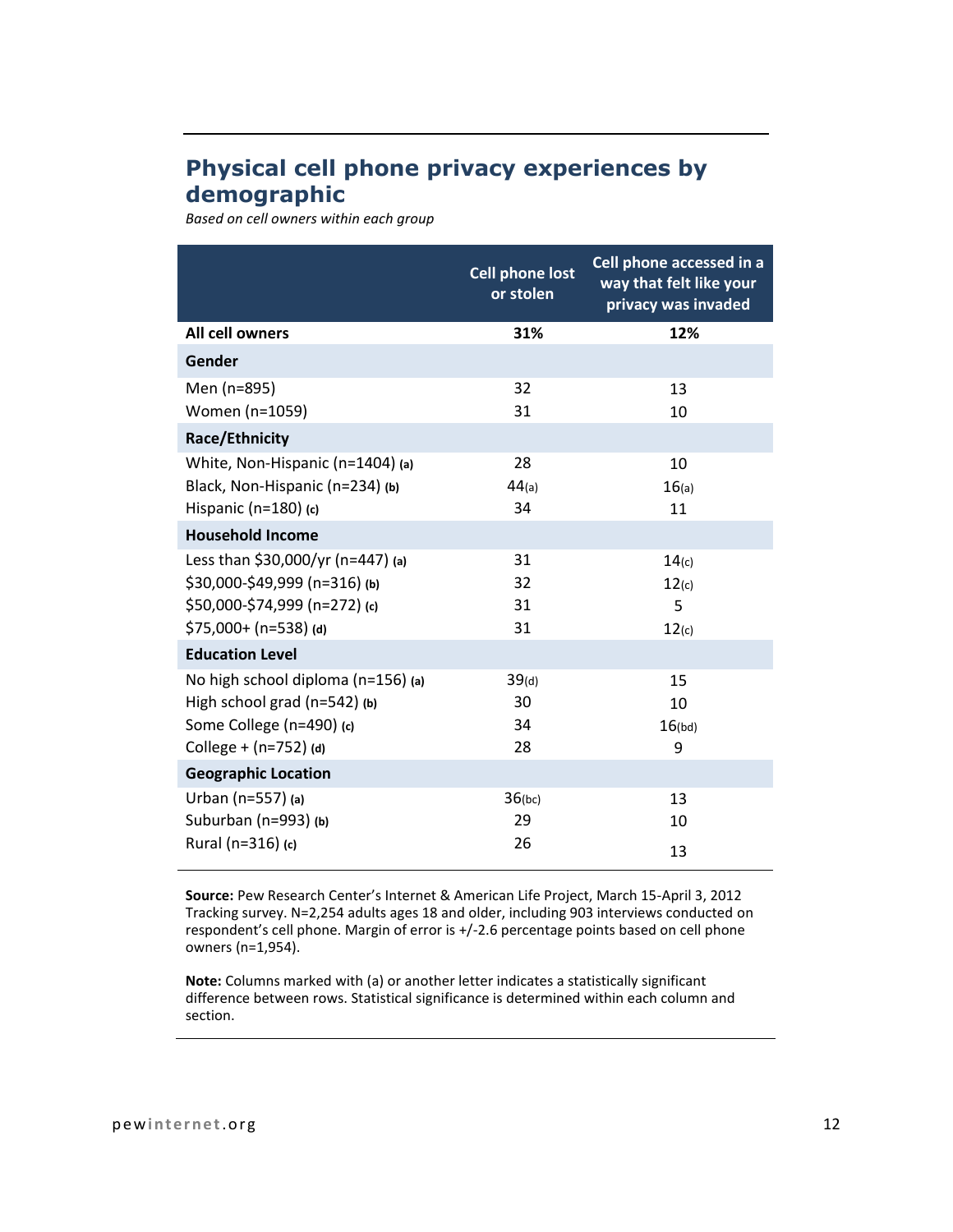### Fewer than half of all cell owners—but a majority of smartphone users—back up the contents of their phone

Even cell owners who take precautions run the risk of a lost, stolen or broken phone that takes files, photos or other personal data with it. And yet, most cell phone owners do not back up the data they have stored on their phones. Some 41% of cell owners say that they back up the photos, contacts or other files on their phone so that they have a copy in case their phone is lost, stolen or otherwise compromised—11% do so "frequently," 9% do so "occasionally," and 21% do so "once in a while." Not surprisingly, smartphone owners are much more likely to back up their phones than are owners of more basic devices. Some 59% of smartphone owners back up their phones at least every once in a while (although this means that 39% of smartphone owners never back up the contents of their phone).

#### **More to save and more to lose: Smartphone owners are more likely than other cell owners to back up the contents of their phone**



*% of cell owners in each group who back up the photos, contacts, and other files on their phones*

**Source:** Pew Research Center's Internet & American Life Project, March 15-April 3, 2012 Tracking survey. N=2,254 adults ages 18 and older, including 903 interviews conducted on respondent's cell phone. Margin of error is +/-2.6 percentage points based on cell phone owners (n=1,954).

Despite the fact that backing up one's phone is typically conducted as a safeguard in the event that the phone is lost or stolen, cell owners who have *actually experienced* a lost or stolen phone are no more likely than average to back up the contents of their phone. Among cell owners whose phones have been lost or stolen in the past, 44% say that they back up their phone at least every once in a while—this is nearly identical to the 41% of all cell owners who do backups, and to the 40% of those who have never had a lost or stolen phone who do so.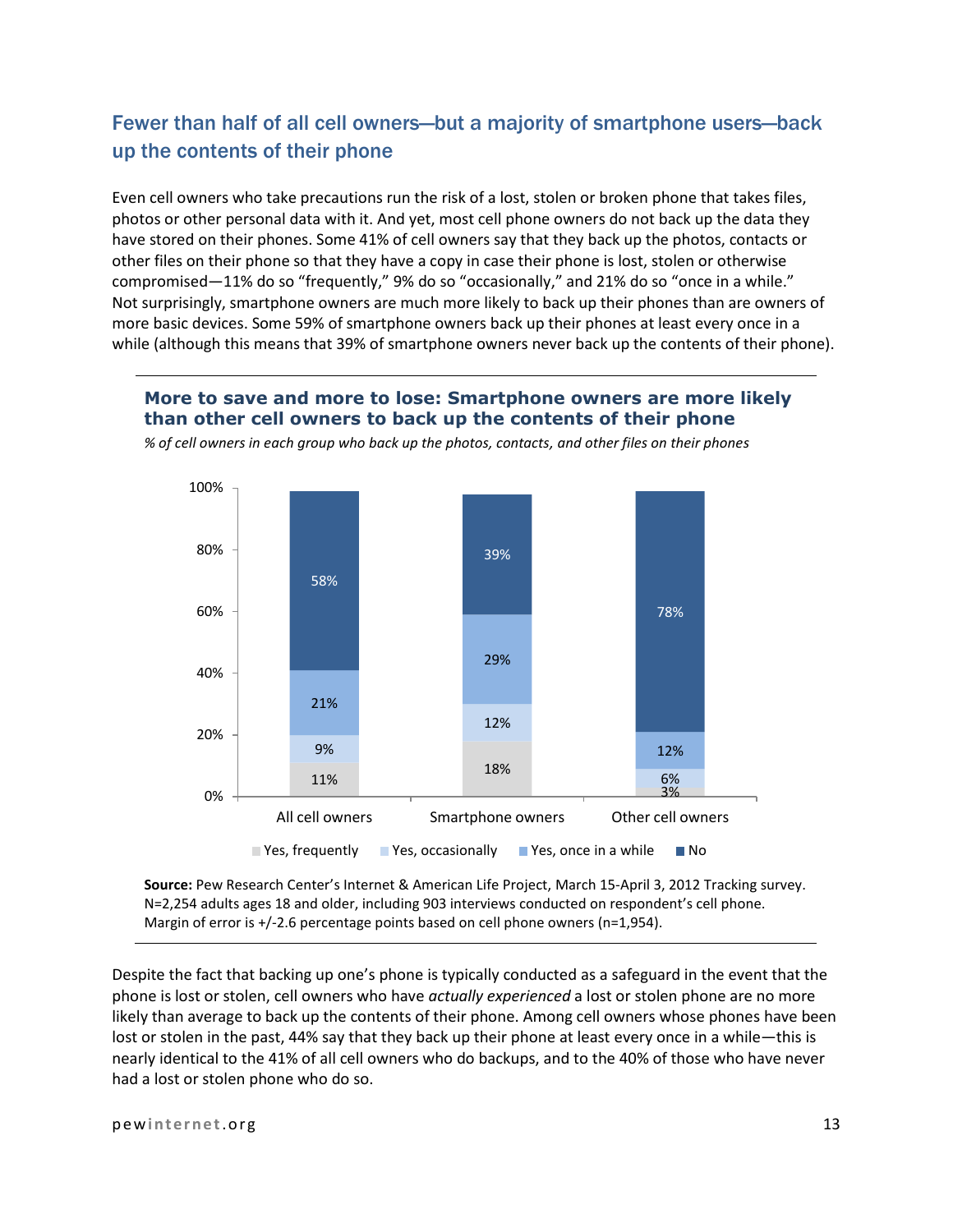By contrast, individuals who say that another person has accessed the contents of their phone without their permission are much more likely than average to conduct regular backups. Some 57% of cell owners whose mobile data has been compromised in this way say that they back up the contents of their phone, compared with 39% of those who have not experienced a similar situation.

In terms of demographic differences, backing up one's phone's data goes hand-in-hand with [smartphone ownership.](http://pewinternet.org/Reports/2012/Smartphone-Update-2012.aspx) Groups with relatively high levels of smartphone ownership (those under 50, the college-educated, those with a household income of \$50,000 or more per year) are also the ones that are most likely to say that they back up the contents of their phone.

### **Cell phone backups by demographic group**

*<sup>%</sup> of cell phone users within each group who back up the contents of their phone at least "every once in a while"*

| All cell phone users (n=1954)  | 41% |  |
|--------------------------------|-----|--|
| Men (n=895)                    | 43  |  |
| Women (n=1059)                 | 39  |  |
| Age                            |     |  |
| 18-24 (n=225)                  | 56  |  |
| 25-34 (n=230)                  | 57  |  |
| 35-44 (n=276)                  | 50  |  |
| 45-54 (n=371)                  | 41  |  |
| 55-64 (n=387)                  | 25  |  |
| $65+ (n=429)$                  | 11  |  |
| Race/ethnicity                 |     |  |
| White, Non-Hispanic (n=1404)   | 41  |  |
| Black, Non-Hispanic (n=234)    | 41  |  |
| Hispanic (n=180)               | 34  |  |
| <b>Annual household income</b> |     |  |
| Less than \$30,000/yr (n=447)  | 37  |  |
| \$30,000-\$49,999 (n=316)      | 36  |  |
| \$50,000-\$74,999 (n=272)      | 46  |  |
| $$75,000+ (n=538)$             | 52  |  |
| <b>Education level</b>         |     |  |
| No high school diploma (n=156) | 30  |  |
| High school grad (n=542)       | 33  |  |
| Some College (n=490)           | 47  |  |
| College + (n=752)              | 48  |  |

**Source:** Pew Research Center's Internet & American Life Project, March 15-April 3, 2012 Tracking survey. N=2,254 adults ages 18 and older, including 903 interviews conducted on respondent's cell phone. Margin of error is +/-2.6 percentage points based on cell phone owners (n=1,954).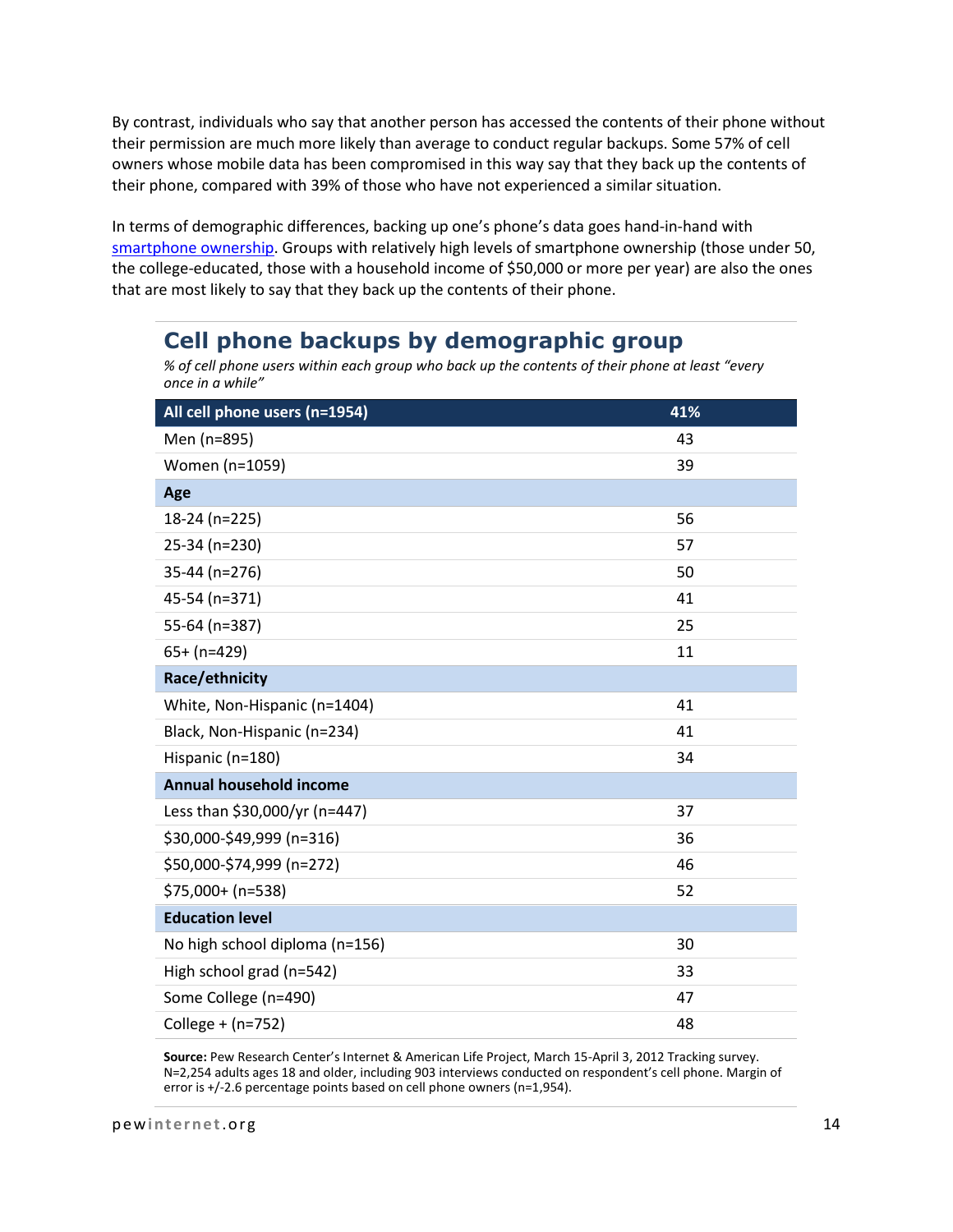## Survey questions

#### **Spring Tracking Survey 2012** Final Topline 04/10/2012

Data for March 15–April 3, 2012 Princeton Survey Research Associates International for the Pew Research Center's Internet & American Life Project

Sample: n=2,254 national adults, age 18 and older, including 903 cell phone interviews Interviewing dates: 03.15.2012 – 04.03.2012

Margin of error is plus or minus 2 percentage points for results based on Total [n=2,254] Margin of error is plus or minus 3 percentage points for results based on cell phone owners [n=1,954] Margin of error is plus or minus 4 percentage points for results based on those who download apps to their cell phone  $[n=714]$ 

**Q35** Has your cell phone ever been lost or stolen, or has this never happened to you?

Based on cell phone owners [N=1,954]

|   | <b>CURRENT</b> |            |
|---|----------------|------------|
| % | 31             | Yes        |
|   | 68             | Nο         |
|   | $^\ast$        | Don't know |
|   | ж              | Refused    |

**Q36** Has another person ever accessed the contents of your phone in a way that made you feel your privacy was invaded?

Based on cell phone owners [N=1,954]

CURRENT % 12 Yes 88 No 1 Don't know \* Refused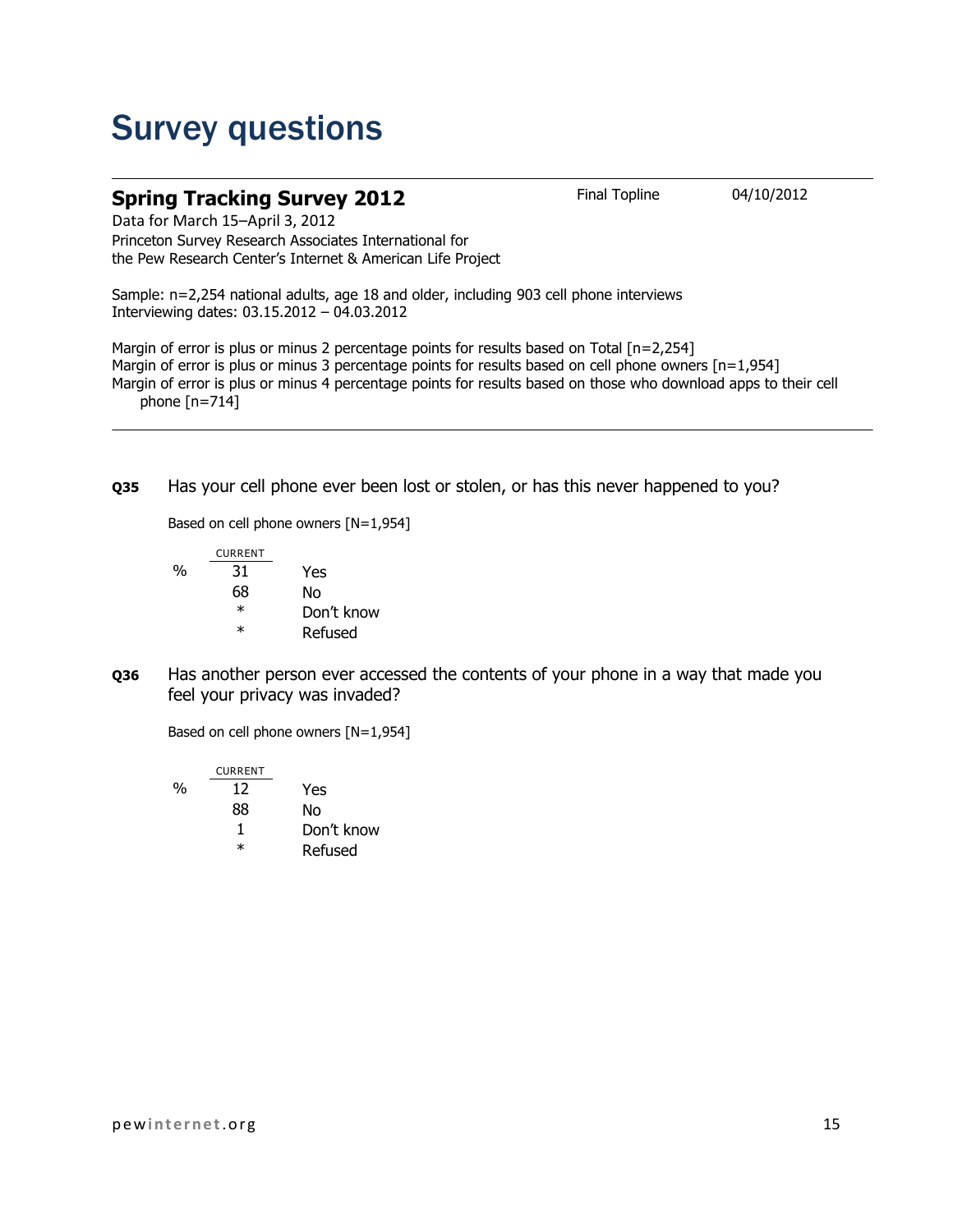**Q37** Do you ever back up the photos, contacts or other files on your phone so that you have a copy in case your phone is ever broken or lost? [IF YES: How often do you do this frequently, occasionally, or just every once in a while?]

Based on cell phone owners [N=1,954]

|               | <b>CURRENT</b> |                            |
|---------------|----------------|----------------------------|
| $\frac{0}{0}$ | 11             | Yes, frequently            |
|               | q              | Yes, occasionally          |
|               | 21             | Yes, every once in a while |
|               | 58             | Nο                         |
|               |                | Don't know                 |
|               |                | Refused                    |

#### **Q38** Have you ever [INSERT ITEMS; RANDOMIZE]?

|    |                                                                                                                                              | <b>YES</b> | N <sub>O</sub> | <b>DON'T KNOW</b> | REFUSED |
|----|----------------------------------------------------------------------------------------------------------------------------------------------|------------|----------------|-------------------|---------|
|    | Items A and B: Based on those who download<br>apps to their cell phone $[N=714]$                                                             |            |                |                   |         |
| a. | Decided to not install a cell phone app<br>when you found out how much personal<br>information you would need to share in<br>order to use it | 54         | 46             | $\ast$            | $\ast$  |
|    | b. Uninstalled an app on your cell phone<br>because you found out it was collecting<br>personal information that you didn't want<br>to share | 30         | 69             |                   | $^\ast$ |
|    | Items C and D: Based on cell phone owners<br>[N=1,954]                                                                                       |            |                |                   |         |
| C. | Turned off the location tracking feature on<br>your cell phone because you were worried<br>about other people or companies being             |            |                |                   |         |
|    | able to access that information<br>d. Cleared the browsing history or search                                                                 | 19         | 78             | 3                 |         |
|    | history on your cell phone                                                                                                                   | 32         | 66             |                   |         |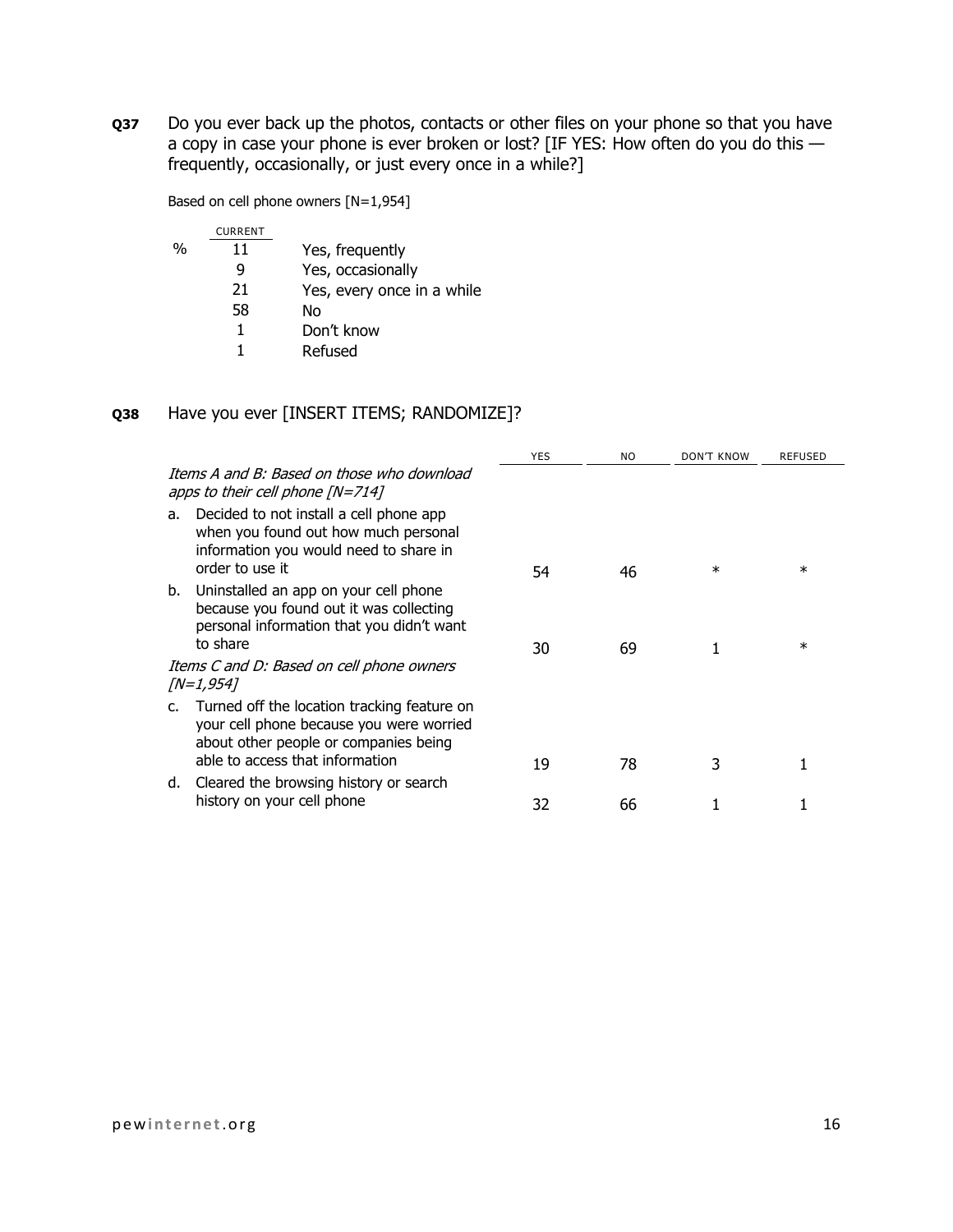## Methodology

This report is based on the findings of a survey on Americans' use of the Internet. The results in this report are based on data from telephone interviews conducted by Princeton Survey Research Associates International from March 15 to April 3, 2012, among a sample of 2,254 adults, age 18 and older. Telephone interviews were conducted in English and Spanish by landline (1,351) and cell phone (903, including 410 without a landline phone). For results based on the total sample, one can say with 95% confidence that the error attributable to sampling is plus or minus 2.4 percentage points. For results based Internet users (n=1,803), the margin of sampling error is plus or minus 2.7 percentage points. In addition to sampling error, question wording and practical difficulties in conducting telephone surveys may introduce some error or bias into the findings of opinion polls.

A combination of landline and cellular random digit dial (RDD) samples was used to represent all adults in the continental United States who have access to either a landline or cellular telephone. Both samples were provided by Survey Sampling International, LLC (SSI) according to PSRAI specifications. Numbers for the landline sample were selected with probabilities in proportion to their share of listed telephone households from active blocks (area code + exchange + two-digit block number) that contained three or more residential directory listings. The cellular sample was not list-assisted, but was drawn through a systematic sampling from dedicated wireless 100-blocks and shared service 100-blocks with no directory-listed landline numbers.

New sample was released daily and was kept in the field for at least five days. The sample was released in replicates, which are representative subsamples of the larger population. This ensures that complete call procedures were followed for the entire sample. At least 7 attempts were made to complete an interview at a sampled telephone number. The calls were staggered over times of day and days of the week to maximize the chances of making contact with a potential respondent. Each number received at least one daytime call in an attempt to find someone available. For the landline sample, interviewers asked to speak with the youngest adult male or female currently at home based on a random rotation. If no male/female was available, interviewers asked to speak with the youngest adult of the other gender. For the cellular sample, interviews were conducted with the person who answered the phone. Interviewers verified that the person was an adult and in a safe place before administering the survey. Cellular sample respondents were offered a post-paid cash incentive for their participation. All interviews completed on any given day were considered to be the final sample for that day.

Weighting is generally used in survey analysis to compensate for sample designs and patterns of nonresponse that might bias results. A two-stage weighting procedure was used to weight this dual-frame sample. The first-stage corrected for different probabilities of selection associated with the number of adults in each household and each respondent's telephone usage patterns. This weighting also adjusts for the overlapping landline and cell sample frames and the relative sizes of each frame and each sample.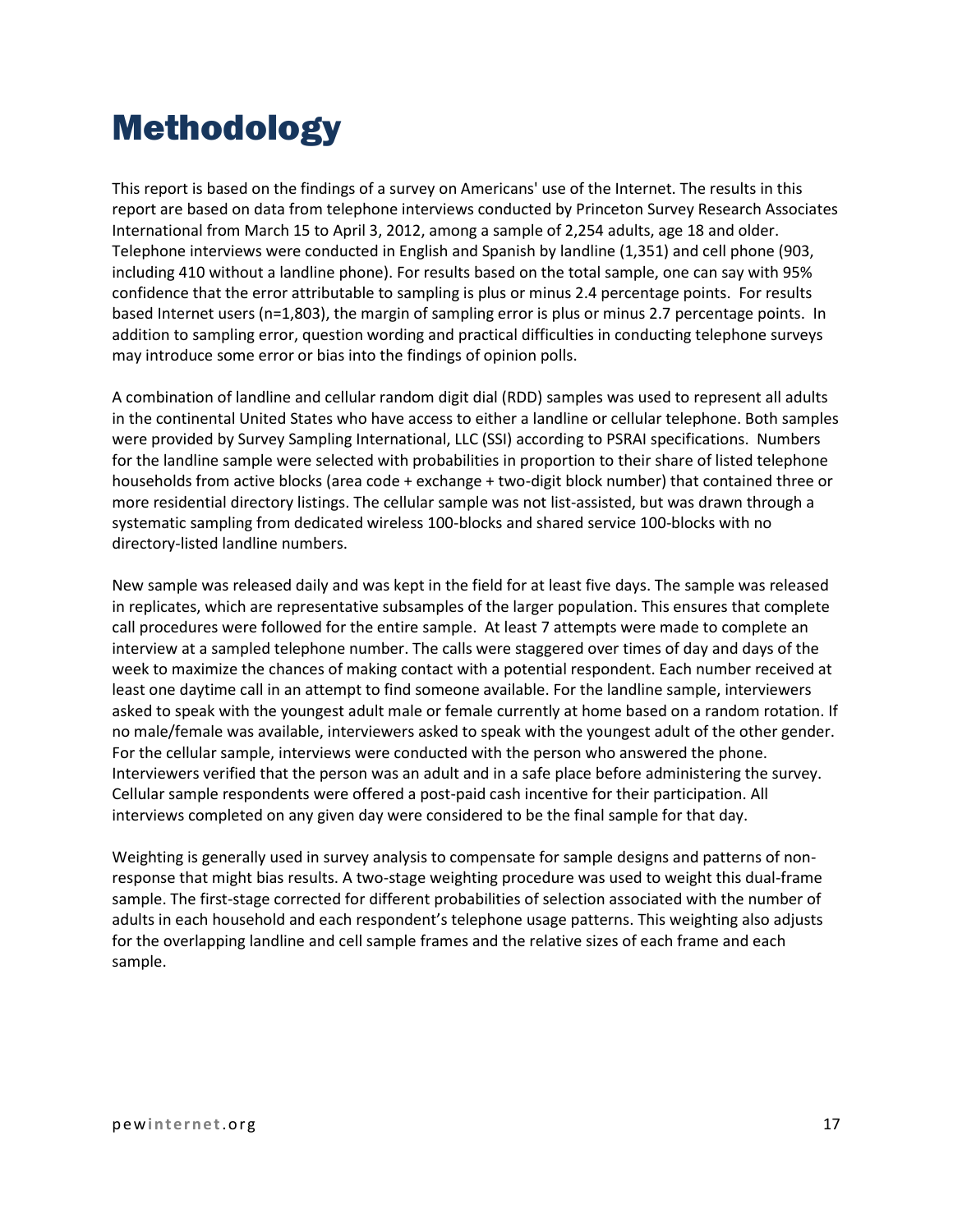The second stage of weighting balances sample demographics to population parameters. The sample is balanced to match national population parameters for sex, age, education, race, Hispanic origin, region (U.S. Census definitions), population density, and telephone usage. The Hispanic origin was split out based on nativity; U.S born and non-U.S. born. The White, non-Hispanic subgroup is also balanced on age, education and region. The basic weighting parameters came from a special analysis of the Census Bureau's 2011 Annual Social and Economic Supplement (ASEC) that included all households in the United States. The population density parameter was derived from Census 2000 data. The cell phone usage parameter came from an analysis of the July-December 2010 National Health Interview Survey.

| <b>Table 2:Sample Disposition</b> |        |                                  |  |
|-----------------------------------|--------|----------------------------------|--|
| Landline                          | Cell   |                                  |  |
| 33,738                            | 22,143 | <b>Total Numbers Dialed</b>      |  |
|                                   |        |                                  |  |
| 1,502                             | 332    | Non-residential                  |  |
| 1,491                             | 45     | Computer/Fax                     |  |
| 8                                 | ----   | Cell phone                       |  |
| 15,401                            | 8,237  | Other not working                |  |
| 2,746                             | 404    | Additional projected not working |  |
| 12,590                            | 13,126 | Working numbers                  |  |
| 37.3%                             | 59.3%  | <b>Working Rate</b>              |  |
|                                   |        |                                  |  |
| 915                               | 135    | No Answer / Busy                 |  |
| 3,472                             | 4,465  | Voice Mail                       |  |
| 66                                | 5      | <b>Other Non-Contact</b>         |  |
| 8,137                             | 8,521  | Contacted numbers                |  |
| 64.6%                             | 64.9%  | <b>Contact Rate</b>              |  |
|                                   |        |                                  |  |
| 523                               | 1,382  | Callback                         |  |
| 6,161                             | 5,654  | Refusal                          |  |
| 1,453                             | 1,485  | Cooperating numbers              |  |
| 17.9%                             | 17.4%  | <b>Cooperation Rate</b>          |  |
|                                   |        |                                  |  |
| 52                                | 43     | Language Barrier                 |  |
|                                   | 498    | Child's cell phone               |  |
| 1,401                             | 944    | Eligible numbers                 |  |
| 96.4%                             | 63.6%  | <b>Eligibility Rate</b>          |  |
|                                   |        |                                  |  |
| 50                                | 41     | Break-off                        |  |
| 1,351                             | 903    | Completes                        |  |
| 96.4%                             | 95.7%  | <b>Completion Rate</b>           |  |
|                                   |        |                                  |  |
| 11.1%                             | 10.8%  | <b>Response Rate</b>             |  |

Following is the full disposition of all sampled telephone numbers:

The disposition reports all of the sampled telephone numbers ever dialed from the original telephone number samples. The response rate estimates the fraction of all eligible respondents in the sample that were ultimately interviewed. At PSRAI it is calculated by taking the product of three component rates: